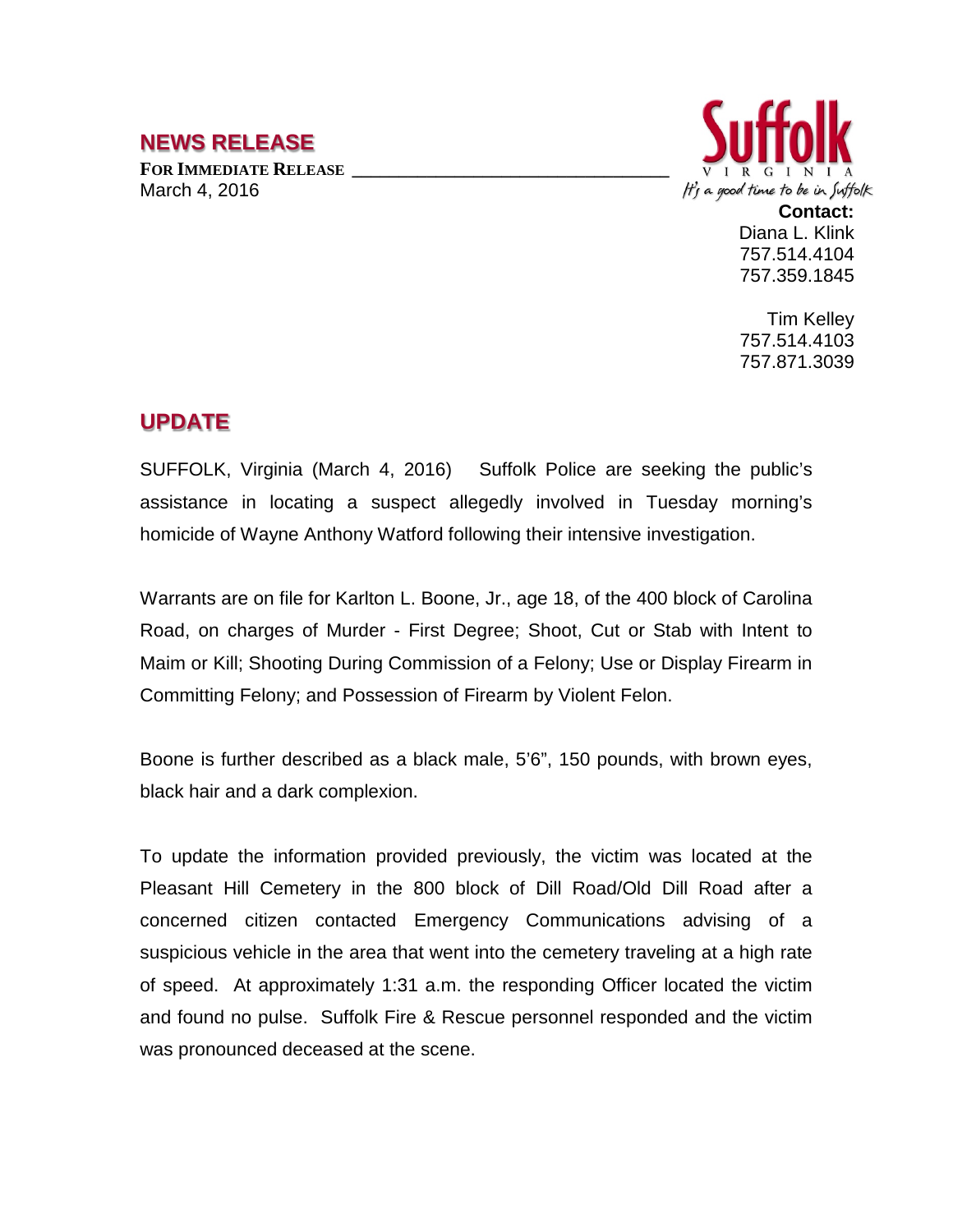The victim was transported to the Medical Examiner's Office. Detectives confirm that the victim had sustained gunshot wounds to the torso.

Anyone with information on Boone's whereabouts is asked to contact Crime Line at 1-888-Lock-U-Up. When calling Crime Line, callers do not have to give their names or appear in court. Citizens can also utilize TipSoft to anonymously submit crime-related tips through the Web, a text message, or from any Android or iPhone mobile device with the TipSubmit mobile app. Tips can be submitted by visiting www.tipsubmit.com, or by texting the word "**CRIMES**" (**274637**) with the keyword **SPDVATIP**. TipSoft also supports users' ability to submit videos or photos using the TipSoft mobile app. If information leads to an arrest, the caller or "tipster" could qualify for a reward of up to \$1,000.

## **UPDATE**

SUFFOLK, Virginia (March 1, 2016) Suffolk Police advise that this morning's undetermined death is now classified as a homicide.

The victim has been identified as Wayne Anthony Watford, age 42, of the 1600 block of Nansemond Parkway.

The investigation is ongoing and police are seeking the public's assistance. Anyone with information is asked to contact Crime Line at 1-888-Lock-U-Up. When calling Crime Line, callers do not have to give their names or appear in court. Citizens can also utilize TipSoft to anonymously submit crime-related tips through the Web, a text message, or from any Android or iPhone mobile device with the TipSubmit mobile app. Tips can be submitted by visiting www.tipsubmit.com, or by texting the word "**CRIMES**" (**274637**) with the keyword **SPDVATIP.** TipSoft also supports users' ability to submit videos or photos using the TipSoft mobile app. If information leads to an arrest, the caller or "tipster" could qualify for a reward of up to \$1,000.